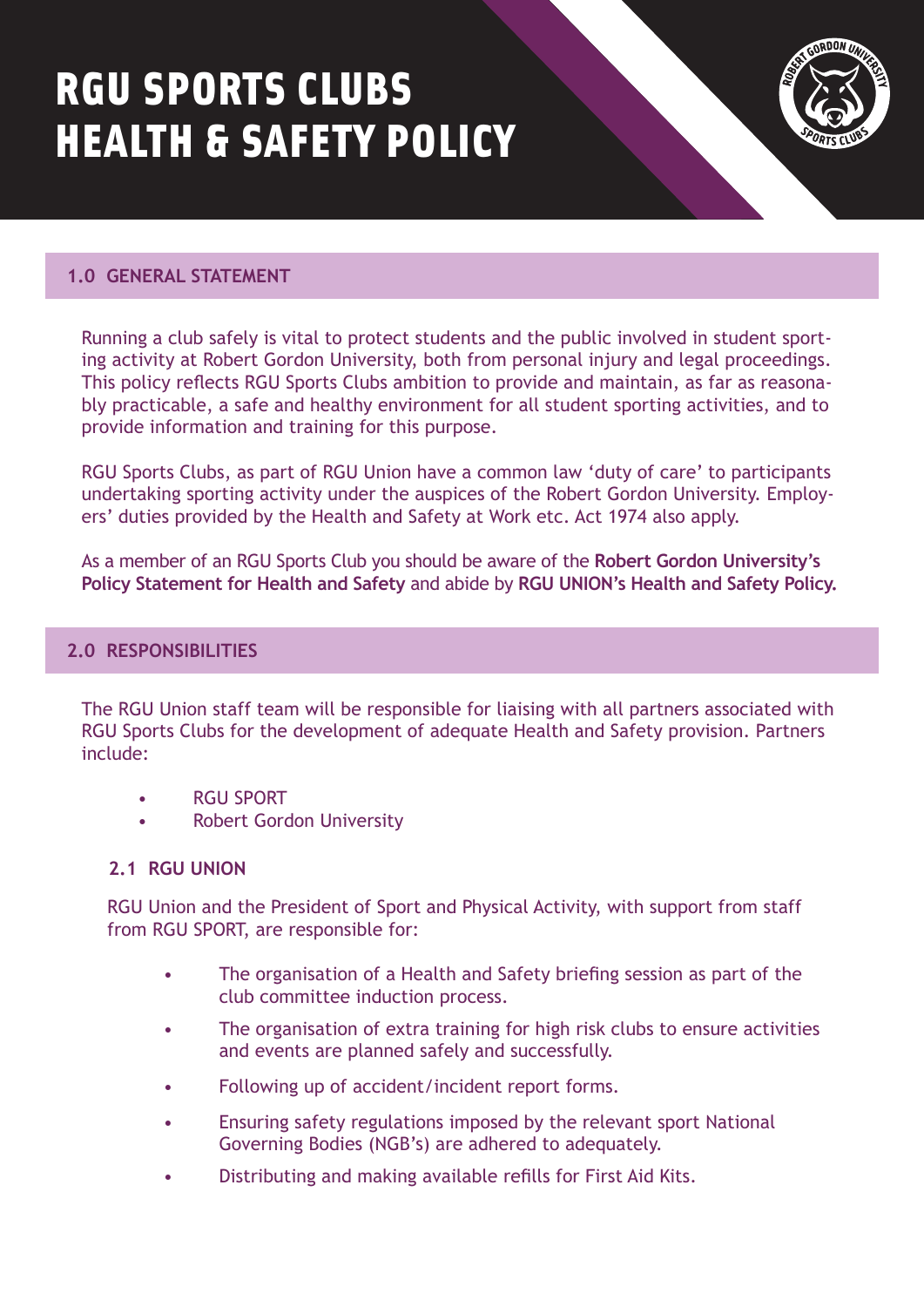The Sports Club committee is responsible for:

- Making decisions on behalf of its membership.
- All items of kit and equipment belonging to the Sports Club.
- The Duty of Care of their members during Sport Club activities, excluding social events, and/or as advised by the relevant sport National Governing Body.
- Ensuring that the Sports Club is conducted in accordance with their club constitution and RGU Sports Club policies.
- Liaising on a regular basis with the President of Sport and Physical Activity.
- Conducting an annual risk assessment.
- Ensuring novice members are aware of the risks involved and take reason able steps to ensure that parties have the skills and knowledge to manage these risks.
- Handing over important safety information to incoming committee members.

## **3.0 RISK ASSESSMENTS**

All Sports Club activities, including training, fixtures, competitions and trips are expected to be appropriately risk assessed by the club committee in consultation with relevant partners.

The Sport Club's Committee are responsible for ensuring the completion and communication of appropriate risk assessments. Risk assessments should be reviewed annually by the Sport Club's committee.

Failure to complete any of the above will result in suspension of all club activities.

## **3.1 TRIP PREPARATION**

Additional Risk Assessment protocols must be followed for Sport Club excursions by completing a **[trip preparation form,](https://forms.office.com/Pages/ResponsePage.aspx?id=nKagUU8OPUu2QhLgExmGNdHnJMkQ4ZpAqgWYU9HtxWpUNk1OR1lNR0tRUjVJMkw4TkdTN0ozRE5NNS4u&wdLOR=c59D41D21-619E-DB4B-A328-8D4338CCCE94)** under the below circumstances:

- Overnight within the UK (for non-BUCS or SSS activity)
- Abroad
- High risk clubs' excursions

Please note any club tours will be deemed as an unofficial trip, as seen in the travel policy.

## **4.0 HIGH RISK CLUBS**

Sports Clubs which take part in higher risk activity, may be required to complete more in depth trip preparation forms and or sport specific first aid qualifications.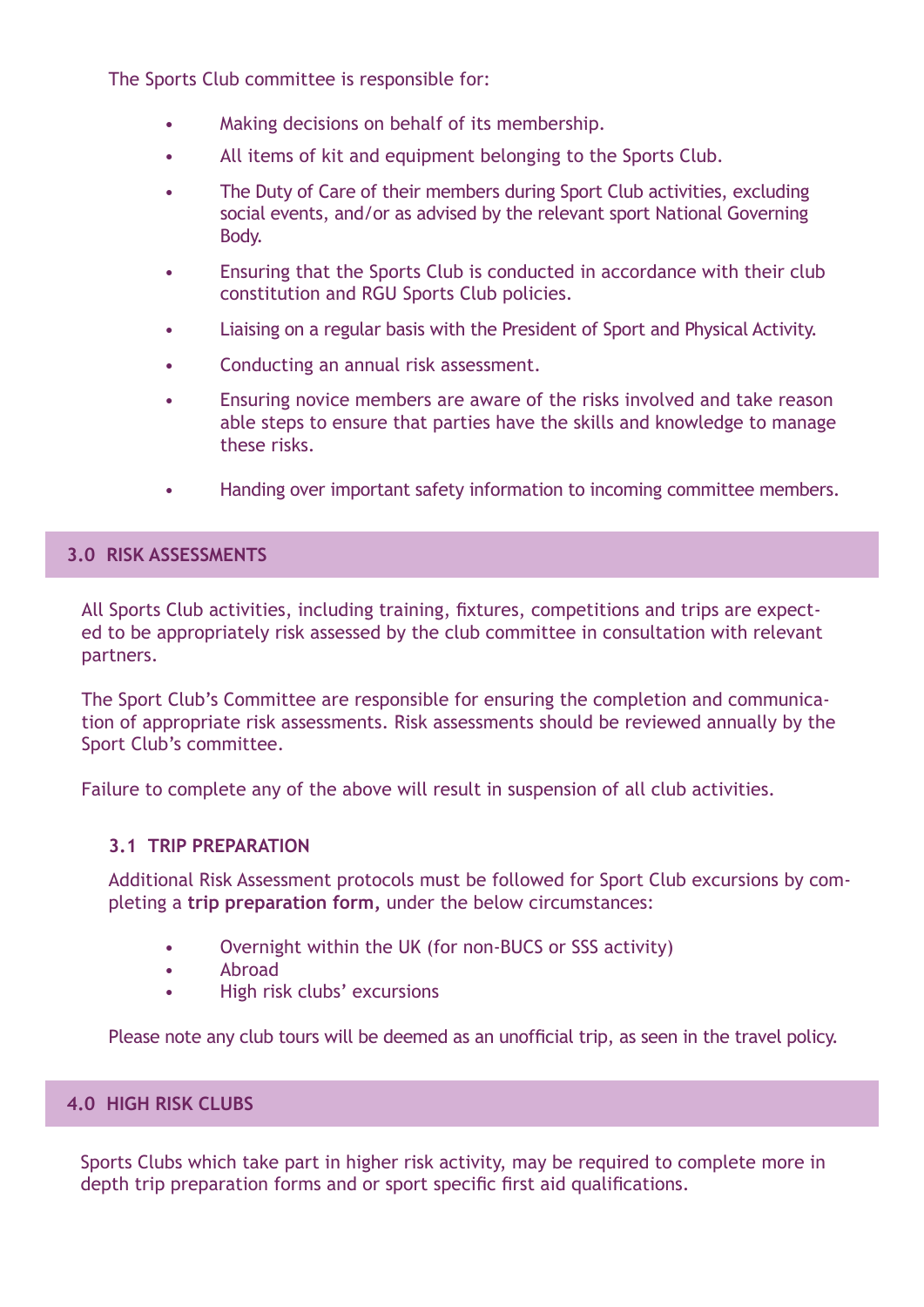The following clubs are currently classified as high risk:

- Cheerleading (stunt only)
- Equestrian
- Mountain Biking
- Rifle
- Rowing
- Rugby
- Shelterstone
- Snowsports
- **Trampoline**

# **5.0 INSURANCE**

RGU Union is responsible for providing personal accident insurance to all paid members taking part in regular Sports Club activity within Scotland and the UK.

In accordance with the Financial Conduct Authority Regulations all paid members will be provided with a policy summary, in the form of an Insurance Product information Document. This document will be made available to all members on the All Club Microsoft Teams Channel, at the start of each academic year.

Should a student be taking part in RGU Sports Club activity without a paid membership, they will not be insured.

# **6.0 ACCIDENTS & INCIDENTS**

## **6.1 FIRST AID PROVISION**

## **6.1.1 Training and Playing at RGU SPORT**

For clubs who train and/or play home fixtures in RGU SPORT, will have access to trained first aiders and first aid supplies through RGU SPORT. Should an accident occur a member/ coach should contact reception as soon as possible. Reception can be contacted from any internal phone using 3666.

RGU SPORT staff will attend the incident and treat the causality in accordance with their training.

## **6.1.2 External Training and Home Fixture Venues**

Prior to booking external venues the President of Sport and Physical Activity will confirm whether first aid will be provided as part of the hire agreement. Where first aid is provided, should an accident occur, members should get help from the first aider on site, by contacting their reception desk, as highlighted in the health & safety section of the RGU Sport's Clubs e-module.

Where first aid is not provided by the facility operator, a minimum of the captain and vice-captain for each team will receive sports first aid training, each year.

High risk clubs may receive bespoke first aid training, if appropriate. This is the case for Equestrian, Mountain Biking, Rugby and Shelterstone.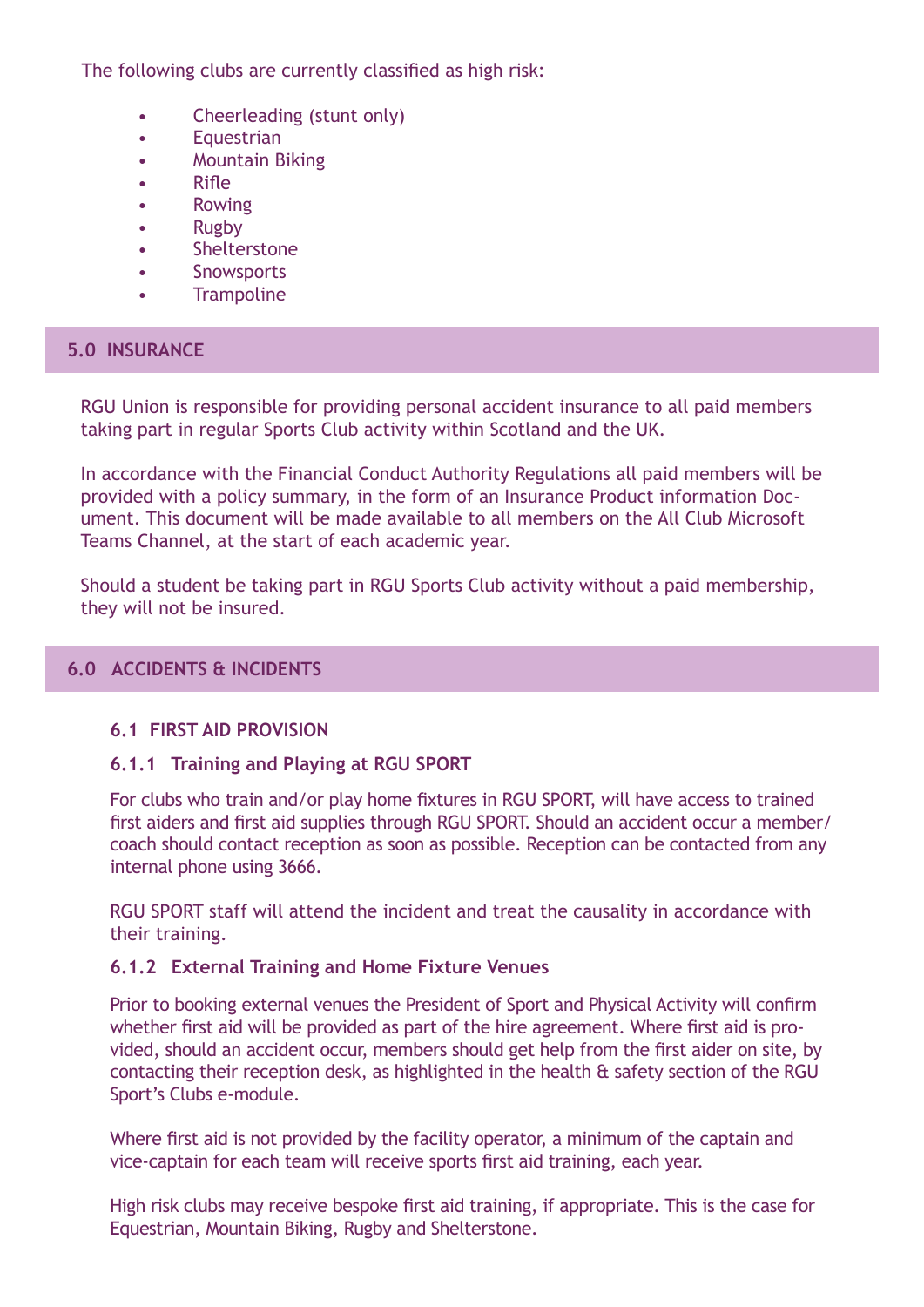Trained first aiders within RGU Sports Clubs will be provided with a first aid box, which they should take to all training and fixtures. It will be the individual's responsibility to ensure the first aid box is replenished following an accident. Stock items will be available in G2 store.

# **6.1.3 Away Fixtures**

Clubs who compete in weekly BUCS fixtures, will have a minimum of a captain and vice-captain for each team sports first aid trained, as a precautionary measure for away fixtures.

High risk clubs may receive bespoke first aid training, if appropriate. This is the case for Equestrian, Mountain Biking, Rugby and Shelterstone.

Trained first aiders within RGU Sports Clubs will be provided with a first aid box, which they should take to all training and fixtures. It will be the individual's responsibility to ensure the first aid box is replenished following an accident. Stock items will be available in G2 store.

# **6.2 REPORTING**

# **6.2.1 Training and Playing in RGU SPORT**

RGU SPORT staff will complete an accident form and upload it to awaken following their standard accident protocol.

Accidents will be followed up by RGU SPORT colleagues, within 24 hours of the accident.

# **6.2.2 Training and Playing at External Venues (Inc. Away Fixtures)**

After administering first aid, the trained First Aider in the club who treated the casualty should complete an **[RGU Sports Clubs Accident Form](https://forms.office.com/Pages/ResponsePage.aspx?id=nKagUU8OPUu2QhLgExmGNdHnJMkQ4ZpAqgWYU9HtxWpUQUlQS1dHNkRPRVNLT1g5QUtMOUJBV0g0Ti4u&wdLOR=c83E67642-10C7-D343-921E-38C4E03C5A87).**

Accidents will be followed up by the President of Sport and Physical Activity and/or RGU SPORT colleagues, within 24 hours of the accident.

# **6.2.3 Scottish Student Sport (SSS) and British University and College Sport (BUCS) Competition**

First aid will be provided by competition organisers and/or the host facility or all BUCS and SSS events.

# **6.3 RETURN TO PLAY**

All club committee members will be educated on the **"If In Doubt, Sit Them Out" Scot[tish Sports Concussion Guidance: Grassroots Sport and General Public,](https://www.scottishfa.co.uk/media/4624/scottish-concussion-guidelines-2018.pdf)** in the health & safety section of the RGU Sport's Clubs e-module.

All members will have access to educational resources, in the all club information section of the RGU Union website.

Members will be responsible for their own ongoing concussion management. Members should be symptom free and have returned to their studies, prior to returning to any RGU Sports Club Activity.